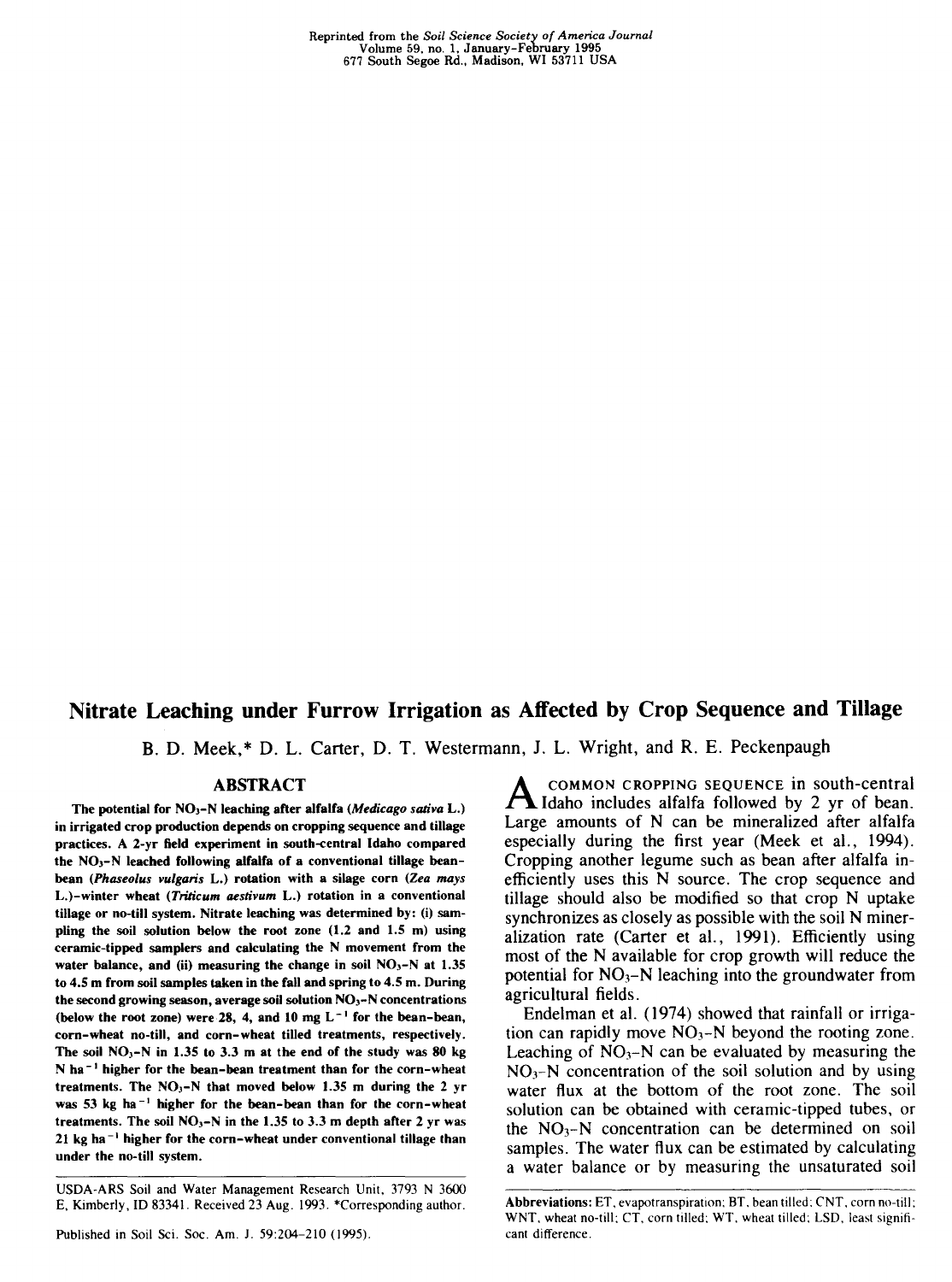water flow rates (Robbins and Carter, 1980). The water balance can be calculated from changes in soil water content, water infiltrated into the soil, and ET. Evaporation can be estimated from lysimeter data and crop coefficients (Wright, 1982).

Ceramic-tipped solution samplers are used in many field studies to sample the soil solution for chemical analysis. Grossmann and Udluft (1991) stated that they could be installed with minimal soil disturbance and effort, but the bypass water flow through macropores can be a problem. Henderson and Courchesne (1991) found that the  $NO<sub>3</sub>-N$  concentration was significantly lower in solution from a zero-tension sampler than that from a ceramic-cup tension sampler. Microbial activity in the ceramic-cup sampler after collecting the solutions might have caused the difference.

Soil samples can also be taken below the root zone before and after a study to evaluate  $NO<sub>3</sub>–N$  leaching. The samples must be taken to a sufficient depth so that no  $NO<sub>3</sub>-N$  was leached below the sampling depth during the study. Eck and Jones (1992) measured  $NO<sub>3</sub>-N$ changes in a wheat-sorghum *[Sorghum bicolor* (L.) Moench]-fallow rotation for the 0- to 5-m depth and determined that  $NO<sub>3</sub>-N$  leached deeper under no-till compared with tilled treatments.

The objectives of this study were to: (i) measure  $NO<sub>3</sub>–N$  leaching below the root zone under three rotations following alfalfa (a silage corn-winter wheat rotation under a conventional tillage or no-till system and a beanbean rotation), and (ii) compare the  $NO<sub>3</sub>-N$  leached by (a) soil sampling techniques or (b) calculation of the  $NO<sub>3</sub>–N$  leached using the water balance and the  $NO<sub>3</sub>–N$  concentration in the soil solution.

## **MATERIALS AND METHODS**

The experiment was conducted in south-central Idaho on a Portneuf silt loam (coarse-silty, mixed, mesic Durixerollic Calciorthid). Alfalfa was grown the previous 4 yr and was killed by an application of glyphosate [N-(phosphonomethyl)glycine] on 26 Oct. 1989. Treatments were BT-BT [bean grown in 1990 and 1991 under conventional tillage with no added N fertilizer; phosphorus (56 kg ha<sup>-1</sup>) and  $Zn$  (11 kg ha<sup>-1</sup>) applied to plots before planting in 1990], CNT-WNT [silage corn grown in 1990 and winter wheat in 1990-1991; both crops grown in a no-till system, planted into the killed alfalfa stubble with slight disturbances from planting and cleaning of the irrigation furrows; triple super phosphate (56 kg P ha<sup>-1</sup>) applied to all plots before planting; urea applied to all plots planted to winter wheat in October 1990 at 82 kg N ha $^{-1}$ ], and CT-WT (silage corn grown in 1990 and winter wheat in the 1990- 1991 season in a conventional-tillage system; same fertilizer treatments as the no-till system).

A more detailed description of the treatments and cultural operations was given by Meek et al. (1994). The field was divided into 18 plots, each 243 m long and either 8.8 m (bean) or 6.1 m wide (corn or wheat). The design consisted of three treatments and six replications in a randomized complete block. Urea was also applied to the corn and wheat plots on 19 Apr. 1990 and 9 Apr. 1991 in 9.1-m strips across the width of the field to evaluate the adequacy of N for optimum yield. It was applied at rates of 0, 82, and 164 kg N ha<sup> $-1$ </sup>.

Bean is commonly irrigated six to seven times during the season and once before planting. Preplant irrigations were not

done in this study. Silage corn had 9 to 11 irrigations because of a longer growing season. Winter wheat had the least number of irrigations (one in the fall and four to five in the spring and summer) because part of the growing season is during the time with low ET and higher precipitation. Irrigation durations were adjusted to obtain leaching fractions around 40% of applied water, which is common for growers in this area. The entire length of each plot (243 m) was furrow irrigated. The inflow water in one of the center furrows in each plot was measured with a bucket and stopwatch; the runoff in the same furrow was measured with automated flumes. Corn was irrigated with water applied to every other furrow (0.76 m between furrows) with a change to alternate furrows in the middle of the growing season. Water was applied to all furrows in the bean crop, but furrows were between every other bean row (1.10 m between furrows). Irrigation furrows (0.76-m wide) were either cleaned out (no-till) or constructed (tilled) and every furrow irrigated for the winter wheat.

Measurements and samples to define the system were all taken near the center of the field in an area 79 to 103 m from the head end of the 243-m-long field, because it had about average leaching conditions. It was not possible to characterize leaching differences between the upper and lower parts of the field because of the large number of measurements needed.

Drainage *(D)* was calculated using the following formula:  $D = - (ET) + \text{precipitation} + \text{irrigation} + \text{change in soil}$ water. Evapotransportation was calculated from weighing lysimeter data and crop coefficients (Wright, 1982). The lysimeter was located  $\approx 2.4$  km from the research plots. Irrigation water was the amount of water infiltrated. Soil water contents were measured 91 m from the upper end of the plots using a neutron moisture meter with tubes installed to 2.4 m. Readings were usually taken immediately before and 2 d after an irrigation. Only the soil water in the 0- to 1.35-m soil depth was used.

Solution samplers were installed both at the 1.2- and 1.5-m depths (two at each depth per plot, 0.45 m apart). They consisted of a ceramic cup (23-mm o.d., 60 mm long) sealed to a plastic tube of similar o.d. Samplers were installed by drilling a 24-mm-o.d. hole, putting a small amount of slurry (made with water using the soil) in the hole, and forcing the sampler into the hole. Samplers were placed in the ridge, which was never saturated so that there would be no flow of water down the side of the tube. Any water in the tube was removed before the samplers were placed under a vacuum. A tank evacuated to 19 kPa was attached 24 h to each sampler, usually after each irrigation. Sufficient solution was obtained for all analyses.

The plots were hydrologically isolated because they were nearly level (average slope 0.6%), the water table was below 4.5 m, and the soil was not saturated in the top 4.5 m except in the immediate vicinity of the irrigated furrow. The soil did not reach saturation because water movement was not restricted by soil layers and because irrigations were by widely spaced furrows.

Deep soil samples were taken in the fall and spring before and after each cropping season to 4.5 m. Six cores per plot were composited by 0.3-m depth increments. The composited samples were screened (3.5-mm mesh screen) and mixed, and a subsample was frozen for later analysis.

Macropores were measured at the 0.15-m depth in September 1991. Metal cylinders (0.2-m diam.) were positioned over the furrows and driven 0.15 m into the soil. When the measurements were made, the soil had cracked so the surface seal in the furrow was disrupted. A 5 g kg<sup>-1</sup> aqueous solution  $(1 L)$ of methylene blue was added to each cylinder and allowed to infiltrate. The solution infiltrated about 20 min. The cylinders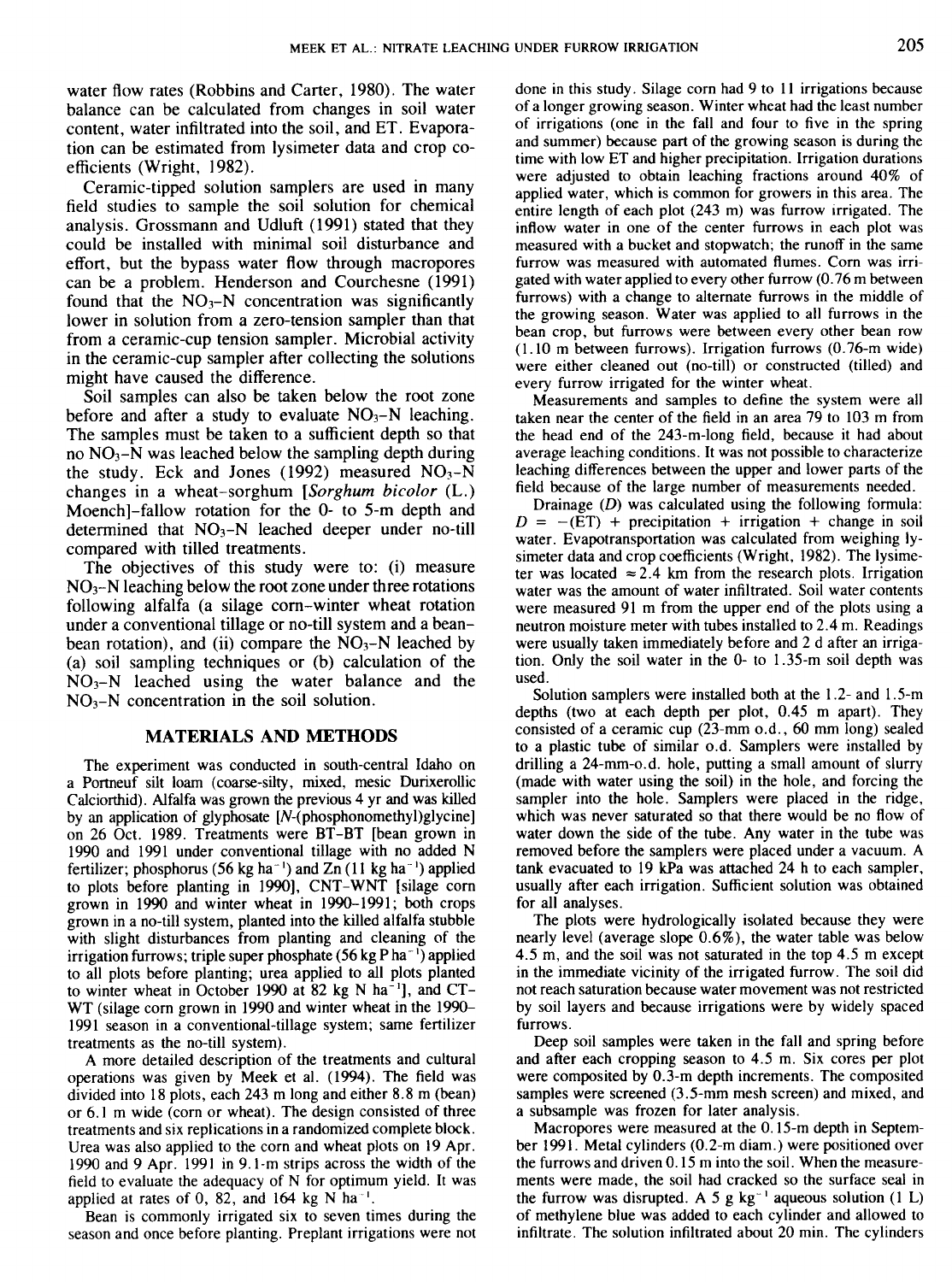

Fig. 1. Nitrate-nitrogen concentration of soil solutions collected using ceramic-tipped samplers (average of values measured at 1.2- and 1.5-m depths) in 1990 and 1991. Numbers indicate standard deviation in same order as treatments listed in legend;  $BT = no-till$ bean,  $CNT =$  no-till corn;  $WNT =$  no-till wheat;  $CT =$  conventionally tilled corn;  $WT =$  conventionally tilled wheat.

were dug out and turned so that the bottom was up, and the stained pores were counted. One measurement was made in each plot.

Soil samples were extracted with 2 *M* KCI (10 g soil to 0.05 L of extracting solution), shaken for 30 min, and filtered. Nitrate and NH4 were analyzed with a Lachat QuickChem AE' using Methods 12-107-06-2-A (Cd reduction) and 12-107-04- 1-B (salicylate procedure), respectively (Lachat Instruments, 1993). Soil solution samples were analyzed directly for  $NO<sub>3</sub>-N$ .

<sup>1</sup> Trade names are provided for the benefit of the reader and do not imply any endorsement by the U.S. Department of Agriculture.

Selected data were analyzed by analysis of variance. Duncan's multiple-range test  $(P \le 0.05)$  was used to separate means when the *F* test showed statistical significance. Standard deviations were calculated for some of the measurements and significant differences were determined by the *t*-test  $(P \leq$ 0.05).

## **RESULTS**

The  $NO<sub>3</sub>-N$  concentrations in the soil solutions were similar in all treatments when the experiment started in the summer of 1990; the concentration in the BT-BT treatment was much higher the last part of the 1990 season and all during the 1991 season (Fig. 1). The data represents the average of solution concentrations at 1.2 and 1.5-m depths (4 values  $\times$  6 plots). The 1990  $NO<sub>3</sub>–N$  concentrations were not significantly different (LSD,  $0.05$ ) until the end of the season. The NO<sub>3</sub>-N concentration in the BT-BT treatment was higher than both CT-WT and CNT-WNT on 18 August (78 d after 1 June 1990). The CNT-WNT treatment was higher than CT-WT on 28 Aug. and 1 Sept. 1990. The average  $NO<sub>3</sub>-N$  concentration in the soil solution during the summer of 1991 was 27, 4, and 10 mg  $kg^{-1}$  for the BT-BT, CNT-WNT, and CT-WT treatments, respectively. In 1991, the tilled wheat (CT-WT) had significantly higher  $NO<sub>3</sub>-N$  in the soil solution than the no-till wheat (CNT-WNT) at all sampling dates.

The soil  $NO<sub>3</sub>-N$  concentration peaked in the 0- to 0.45-m depth on about Day of the Year 160 (Fig. 2). Five irrigations moved this  $NO<sub>3</sub>-N$  peak to the 1.2-m soil solution sampler ( $\approx 0.2$  m movement per irrigation). The peak was also fairly distinct at the 1.5-m depth because the soil solution  $NO<sub>3</sub>-N$  concentration doubled as the peak moved by.

The application of 164 kg N ha<sup>-1</sup> in April 1990 increased soil  $NO<sub>3</sub>–N$  to 2.25 m (LSD, 0.05) when sampled



#### DAY OF THE YEAR

Fig. 2. Comparison of changes in NO<sub>3</sub>-N concentration (average of no-till corn-wheat and conventionally tilled corn-wheat) in 1990 with time for the soil (0-0.45 m) and the soil solution at the 1.2- and 1.5-m depths. Numbers next to symbols are standard deviations.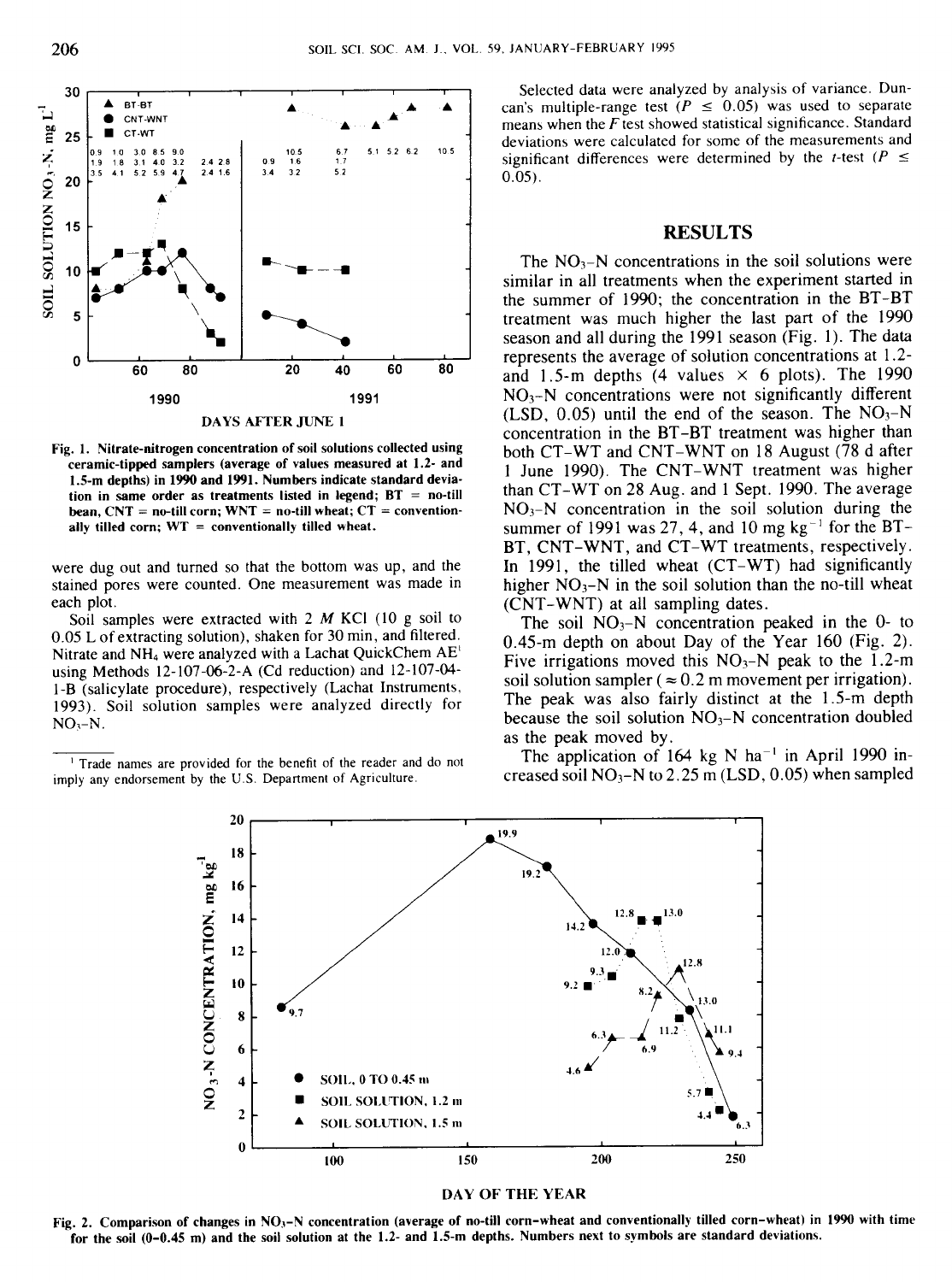

Fig. 3. Soil NO<sup>3</sup> -N in the conventionally tilled corn-wheat treatment when urea was applied at 0 or 164 kg N **ha-'** in April **1990 (sampled in** March 1991).

in March 1991 (Fig. 3). Because 11 irrigations had occurred in the time elapsed, the  $NO<sub>3</sub>-N$  moved about  $0.2$  m per irrigation. The relatively high soil  $NO<sub>3</sub>-N$ concentration in the root zone and subsequent peak at 1.35 m in March 1991 were apparently caused by N mineralization in the fall 1989 and spring 1990 and by the spring 1990 N fertilizer application.

Nitrate-N concentrations in the 0- to 0.45-m soil depth were used to estimate the concentrations that would be measured in the soil solution (Table 1). Soil  $NO<sub>3</sub>-N$ concentrations are from Meek et al. (1994). A concentration of 20 mg N  $kg^{-1}$  in the soil would be equivalent to a concentration of 81 mg N  $L^{-1}$  in the soil solution (soil bulk density of  $1.33 \text{ Mg m}^{-3}$ , with a volumetric water content of  $0.33 \text{ m}^3 \text{ m}^{-3}$ ). The NO<sub>3</sub>-N concentration

Table 1. Comparison of the NO<sub>3</sub>-N in the soil with that in the soil **solution below the root zone.**

|                     | $NO, -N$                                |                                                              |  |  |  |  |  |
|---------------------|-----------------------------------------|--------------------------------------------------------------|--|--|--|--|--|
| <b>Treatment</b>    | Soil<br>0 to 0.45 m<br>May, June, July† | Soil solution<br>avg. of 1.2 and 1.5 m<br>June, July, August |  |  |  |  |  |
|                     | $mg$ kg <sup>-1</sup>                   | $mg L^{-1}$                                                  |  |  |  |  |  |
| Corn (1990)         |                                         |                                                              |  |  |  |  |  |
| No-till             | 14 (56)‡                                | 9                                                            |  |  |  |  |  |
| Tilled              | 19 (77)                                 | 10                                                           |  |  |  |  |  |
| <b>Wheat (1991)</b> |                                         |                                                              |  |  |  |  |  |
| No-till             | 4 (16)                                  | 4                                                            |  |  |  |  |  |
| Tilled              | 6(24)                                   | 10                                                           |  |  |  |  |  |
| <b>Beans</b>        |                                         |                                                              |  |  |  |  |  |
| 1990                | 26 (105)                                | 12                                                           |  |  |  |  |  |
| 1991                | 33 (133)                                | 27                                                           |  |  |  |  |  |

t Used different times to compensate for the time necessary for the soil solution to flow from the surface to the 1.2- to 1.5-m depth (Meek et al., 1994).

 $\ddagger$  Estimated NO<sub>3</sub>-N in the soil solution (soil NO<sub>3</sub>-N  $\times$  4.03 [1.33 Mg m<sup>-3</sup>] bulk density and  $0.33 \text{ m}^3 \text{ m}^{-3}$  volumetric water content]).

in the soil solution appears to decrease from the surface to the 1.2- or 1.5-m depth. This change may be caused by a combination of higher N mineralization levels in, and crop N uptake from, the surface soil and some dilution at the lower depths.

There were no differences (Duncan's multiple-range test,  $0.05$ ) in soil  $NO<sub>3</sub>–N$  concentrations between treatments in March 1990, but large differences existed in September 1991 (Table 2). Soil  $NO<sub>3</sub>-N$  in the upper soil profile (0-1.2 m) after one season (October 1990) was similar between treatments. The only significant differences were at the 1.2- to 2.1-m depth, with CT-WT being higher at the 1.2- to 1.5- and 1.5- to 1.8-m depth increments and BT-BT being higher at the 1.8- to 2.1-m depth. Soil  $NO<sub>3</sub>-N$  in the soil profile after two seasons (September 1991) was significantly higher in BT-BT compared with the other treatments for each of the depths analyzed within 0.9 to 3.3 m. For the 0.9- to 3.3-m depth, there was an increase of 94 kg N ha<sup>-1</sup> in BT-BT compared with an average of 136 kg N ha<sup>-1</sup> for the other two treatments.

When larger depth increments were analyzed (0–3.30, 0-4.50, 1.35-3.30, or 1.35-4.5 m; Table 2), no differences were observed between treatments within a date except for September 1991. Soil  $NO<sub>3</sub>-N$  below 1.35 m increased with time (October 1990-September 1991) in BT-BT but decreased in the other two treatments. In September 1991, BT-BT contained more  $NO<sub>3</sub>-N$  than either of the other two treatments at each of the larger depth increments. There was also a significantly greater amount of  $NO<sub>3</sub>-N$  in CT-WT than in CNT-WNT at the 1.35- to 3.3-m depth.

Using the amount of water leached below 1.35 m and the  $NO_3-N$  concentration of samples collected with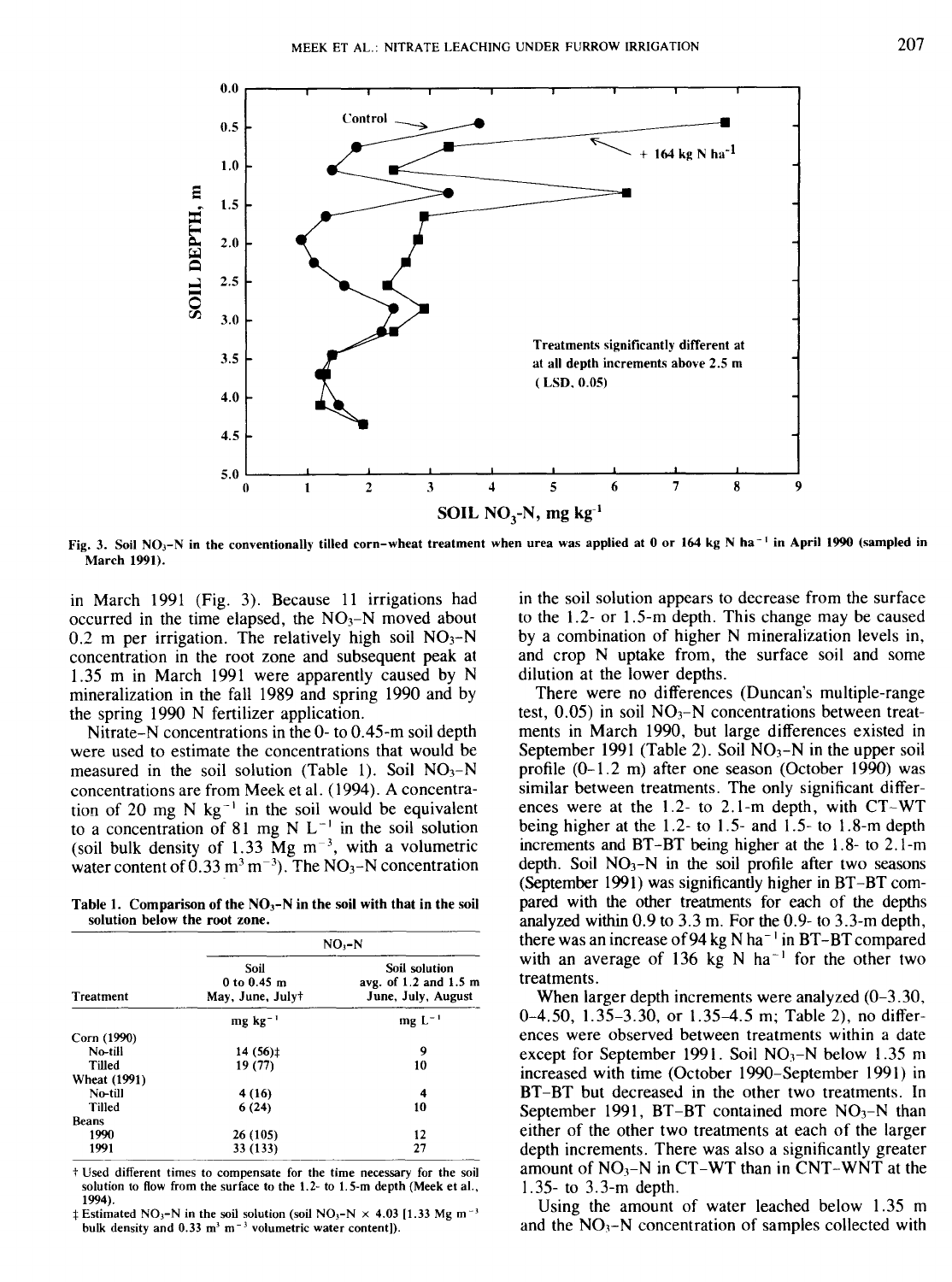Table 2. Soil NO<sub>3</sub>-N present as a function of sampling depth and treatment  $(B = bean, C = corn, W = winter wheat, T = conventional$ tillage,  $NT = no-till$ .

| Depth<br>interval | March 1990              | October 1990 |         |       | <b>March 1991</b>     |                 |                 | September 1991 |                  |                  |
|-------------------|-------------------------|--------------|---------|-------|-----------------------|-----------------|-----------------|----------------|------------------|------------------|
|                   | (Avg. three treatments) | $BT-BT$      | CNT-WNT | CT-WT | BT-BT                 | <b>CNT-WNT</b>  | CT-WT           | BT-BT          | CNT-WNT          | CT-WT            |
| m                 |                         |              |         |       | $kg$ ha <sup>-1</sup> |                 |                 |                |                  |                  |
| $0 - 0.3$         | 52                      | 57           | 47      | 60    | 117                   | 131             | 174             | 101a           | 45 <sub>b</sub>  | 52 <sub>b</sub>  |
| $0.3 - 0.6$       | 30                      | 19           | 14      | 14    | 26                    | 31              | 31              | 19             | 15               | 18               |
| $0.6 - 0.9$       | 18                      | 21           | 20      | 19    | 23a                   | 16b             | 19 <sub>b</sub> | 22             | 14               | 18               |
| $0.9 - 1.2$       | 18                      | 24           | 18      | 20    | 26a                   | 18b             | 19 <sub>b</sub> | 25a            | 14 <sub>b</sub>  | 18b              |
| $1.2 - 1.5$       | 19                      | 30at         | 25a     | 41b   | 29                    | 20              | 25              | 27a            | 15 <sub>b</sub>  | 19b              |
| $1.5 - 1.8$       | 19                      | 26a          | 29a     | 52b   | 26                    | 19              | 24              | 33a            | 15 <sub>b</sub>  | 19b              |
| $1.8 - 2.1$       | 16                      | 19b          | 13a     | 12a   | 23a                   | 17 <sub>b</sub> | 16b             | 27a            | 14b              | 18b              |
| $2.1 - 2.4$       | 16                      | 18           | 17      | 16    | 23                    | 17              | 18              | 29a            | 15 <sub>b</sub>  | 19Ь              |
| $2.4 - 2.7$       | 17                      | 17           | 17      | 17    | 21                    | 19              | 18              | 29a            | 16b              | 19b              |
| $2.7 - 3.0$       | 17                      | 18           | 27      | 23    | 20                    | 20              | 21              | 25a            | 16 <b>b</b>      | 19 <sub>b</sub>  |
| $3.0 - 3.3$       | 17                      | 27           | 34      | 20    | 21                    | 18              | 22              | 34a            | 17 <sub>b</sub>  | 19b              |
| $3.3 - 3.6$       | Not sampled             | 15           | 18      | 17    | 17                    | 18              | 18              | 20             | 15               | 18               |
| $3.6 - 3.9$       | Not sampled             | 14           | 12      | 14    | 16                    | 17              | 18              | 22             | 16               | 19               |
| $3.9 - 4.2$       | Not sampled             | 14           | 14      | 17    | 17                    | 17              | 19              | 22             | 16               | 18               |
| 4.2–4.5           | Not sampled             | 14           | 14      | 17    | 17                    | 17              | 21              | 22             | 17               | 21               |
| SUM               |                         |              |         |       |                       |                 |                 |                |                  |                  |
| $0 - 3.3$         | 238                     | 276          | 262     | 294   | 354                   | 325             | 387             | 371a           | 198b             | 239b             |
| 0-45              |                         | 334          | 320     | 359   | 420                   | 263             | 315             | 457a           | 263 <sub>b</sub> | 315b             |
| $1.35 - 3.31$     | 112                     | 140          | 150     | 153   | 149                   | 120             | 132             | 191a           | 101c             | 122 <sub>b</sub> |
| 1.35–4.5          |                         | 197          | 208     | 218   | 216                   | 189             | 208             | 277a           | 165b             | 198b             |

t Row values within a date followed by a different letter are significantly different (Duncan's multiple-range test, 0.05 level).

 $\ddagger$  One-half of the NO<sub>3</sub>-N content for the interval between 1.2 and 1.5 m was taken to obtain a break at 1.35-m depth. This depth was used because it was the average depth of the solution samplers.

ceramic-tipped solution samplers, an estimate of N movement was calculated (Tables 3-5). Leaching fractions (water drained below the root zone/water infiltrated) were between 0.37 and 0.48. The  $NO<sub>3</sub>-N$  movement below 1.35 m for the first year (March to October 1990) was 42, 43, and 33 kg N ha<sup> $-1$ </sup> for the BT-BT, CNT-WNT, and  $CT-WT$  treatments, respectively. The  $NO<sub>3</sub>-N$  movement below 1.35 m for the second year (March-September 1991) was 67, 13, and 29 kg N  $ha^{-1}$  for the BT-BT, CNT-WNT, and CT-WT treatments, respectively. The total

 $NO<sub>3</sub>-N$  movement below 1.35 m during the 2 yr (1 Apr. 1990-10 Sept. 1991) was 121, 64, and 70 kg N ha' for the BT-BT, CNT-WNT, and CT-WT treatments, respectively.

# DISCUSSION

The leaching of  $NO_3-N$  below the root zone in this study was similar to that determined by Robbins and Carter (1980). They conducted research under almost

Table 3. Water and N balance for the top 1.35 m of soil  $(BT-BT = bean-bean,$  tilled treatment;  $ET = evaporation$ ).

|                     | Soil crop<br>cover | Change in soil<br>Water applied<br>water $0-1.35$ m |          |         | Drainage water   |     |                                     |                              |                                             |
|---------------------|--------------------|-----------------------------------------------------|----------|---------|------------------|-----|-------------------------------------|------------------------------|---------------------------------------------|
| Time interval       | statust            | <b>Irrigation</b>                                   | Rain     | Initial | Final            | ET  | leached ±<br>below $1.35 \text{ m}$ | $NO3-N$ in<br>soil solution§ | $NO_3-N$ leached:<br>below $1.35 \text{ m}$ |
|                     |                    |                                                     |          |         | mm               |     |                                     | $mg \text{N kg}^{-1}$        | $kg$ ha <sup>-1</sup>                       |
|                     |                    |                                                     |          |         | 1990             |     |                                     |                              |                                             |
| 1 Apr. to 12 June   | Bare               | 0                                                   | 108      | 328     | 338              | 113 | 0                                   | 7.5                          |                                             |
| 12 June to 29 June  | Seedling           | 87                                                  | 5        | 338     | 411              | 49  | 0                                   | 7.5                          |                                             |
| 29 June to 12 July  | Partial            | 48                                                  | 0        | 411     | 410              | 65  |                                     | 7.5                          |                                             |
| 12 July to 19 July  | Full               | 54                                                  | 0        | 410     | 431              | 53  | 0                                   | 8                            |                                             |
| 19 July to 26 July  | Full               | 61                                                  |          | 431     | 445              | 56  |                                     | 8.4                          |                                             |
| 26 July to 3 Aug.   | Full               | 73                                                  | 0        | 445     | 460              | 64  | 6                                   | 11.4                         |                                             |
| 3 Aug. to 10 Aug.   | Full               | 110                                                 | $\bf{0}$ | 460     | 465              | 50  | 55                                  | 17.7                         | 10                                          |
| 10 Aug. to 18 Oct.  | Cut                | 97                                                  | 17       | 465     | 371              | 53  | 155                                 | 20                           | 31                                          |
| Totals              |                    | 530                                                 | 131      |         |                  | 503 | 216                                 |                              | 42                                          |
|                     |                    |                                                     |          |         | Winter 1990-1991 |     |                                     |                              |                                             |
| 18 Oct. to 25 Mar.  | Bare               | 0                                                   | 109      | 371     | 306              | 125 | 49                                  | 24                           | 12                                          |
|                     |                    |                                                     |          |         | 1991             |     |                                     |                              |                                             |
| 25 Mar. to 14 June  | Plant              | $\bf{0}$                                            | 67       | 306     | 326              | 115 | 0                                   | 26                           |                                             |
| 14 June to 19 June  | Seedling           | 78                                                  | 0        | 326     | 374              | 18  | 12                                  | 28                           | 3                                           |
| 19 June to 12 July  | Partial            | 97                                                  | 13       | 374     | 402              | 70  | 12                                  | 26                           |                                             |
| 12 July to 24 July  | Full               | 59                                                  | 0        | 402     | 389              | 69  | $\overline{\mathbf{3}}$             | 26                           |                                             |
| 24 July to 31 July  | Full               | 114                                                 |          | 389     | 450              | 47  | 6                                   | 27                           | 2                                           |
| 31 July to 7 Aug.   | Full               | 153                                                 | 0        | 450     | 491              | 50  | 62                                  | 28                           | 17                                          |
| 7 Aug. to 14 Aug.   | Full               | 82                                                  | 0        | 491     | 476              | 49  | 48                                  | 28                           | 13                                          |
| 14 Aug. to 21 Aug.  | Full               | 79                                                  | 0        | 476     | 478              | 41  | 36                                  | 28                           | 10                                          |
| 21 Aug. to 10 Sept. | Cut                | 0                                                   | 30       | 478     | 377              | 67  | 63                                  | 28                           | 18                                          |
| <b>Totals</b>       |                    | 662                                                 | 110      |         |                  | 526 | 242                                 |                              | 67                                          |

t Full cover: 1990 = July 20; 1991 = July 15. Cut: 1990 = Sept. 12; 1991 = Sept. 20. Plant: 1990 = June 4; 1991 = June 4.

 $\ddagger$  Leaching fraction: April to October 1990 = 0.41; March to October 1991 = 0.37. § From ceramic-tipped samplers, average of 1.2 and 1.5 m.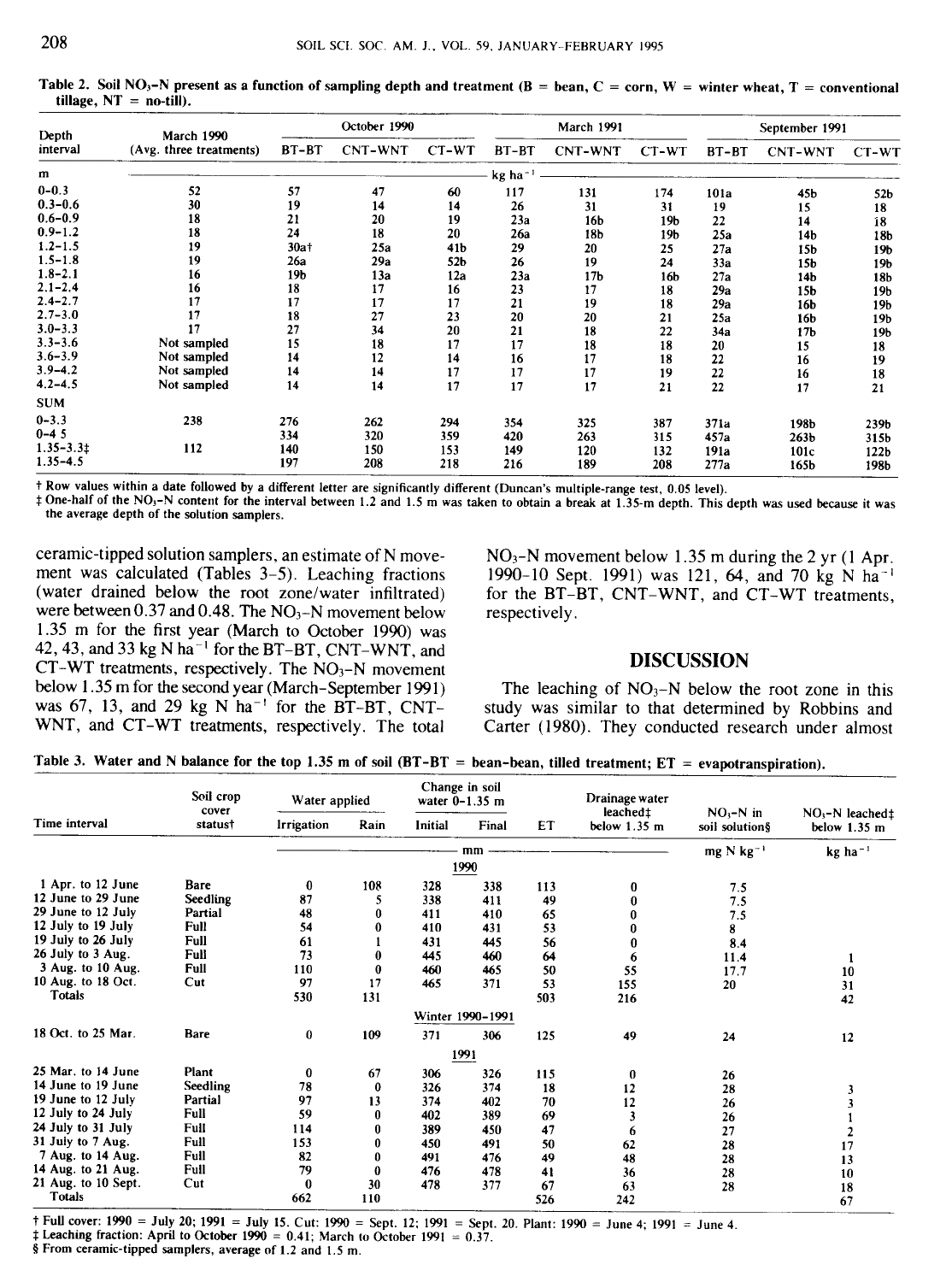Table 4. Water and N balance for the top 1.35 m of soil (CNT -WNT = Corn-winter wheat, no-till treatment; ET = evapotranspiration).

|                    | Soil crop<br>cover | Change in<br>soil water<br>$0 - 1.35$ m<br>Water applied |                |         | Drainage water<br>leached & below | $NO3-N$ in<br>soil | $NO1 - N$<br>leached § |                         |                       |
|--------------------|--------------------|----------------------------------------------------------|----------------|---------|-----------------------------------|--------------------|------------------------|-------------------------|-----------------------|
| Time interval      | status†            | Irrigation‡                                              | Rain           | Initial | Final                             | ET                 | 1.35 m                 | solution                | below 1.35 m          |
|                    |                    |                                                          |                |         | mm                                |                    |                        | $mg$ N kg <sup>-1</sup> | $kg$ ha <sup>-1</sup> |
|                    |                    |                                                          |                |         | 1990                              |                    |                        |                         |                       |
| 1 Apr. to 12 June  | Bare               | 112                                                      | 108            | 328     | 362                               | 121                | 65                     | 6.9                     | 5.                    |
| 12 June to 28 June | <b>Seedling</b>    | 56                                                       |                | 362     | 380                               | 54                 | 0                      | 6.9                     |                       |
| 28 June to 13 July | Partial            | 45                                                       | 0              | 380     | 355                               | 86                 | $\bf{0}$               | 6.9                     |                       |
| 13 July to 26 July | Full               | 108                                                      |                | 355     | 324                               | 104                | 36                     | 7.8                     | 3                     |
| 26 July to 3 Aug.  | Full               | 151                                                      | $\bf{0}$       | 324     | 447                               | 65                 | $\bf{0}$               | 9.8                     |                       |
| 3 Aug. to 10 Aug.  | Full               | 124                                                      | 0              | 447     | 480                               | 52                 | 39                     | 10.5                    | 4                     |
| 10 Aug. to 16 Oct. | <b>Harvest</b>     | 384                                                      | 15             | 480     | 311                               | 227                | 341                    | 9.                      | 31                    |
| 16 Oct. to 18 Oct. | Bare               | 145                                                      | $\overline{2}$ | 311     | 481                               | 9                  | $\bf{0}$               | 6.8                     |                       |
| <b>Totals</b>      |                    | 1125                                                     | 131            |         |                                   | 718                | 481                    |                         | 43                    |
|                    |                    |                                                          |                |         | Winter 1990-1991                  |                    |                        |                         |                       |
| 18 Oct. to 25 Mar. | <b>Bare</b>        | $\bf{0}$                                                 | 109            | 481     | 333                               | 143                | 114                    | 6.8                     | 8                     |
|                    |                    |                                                          |                | 1991    |                                   |                    |                        |                         |                       |
| 25 Mar. to 29 May  | Seedling           | 125                                                      | 55             | 333     | 326                               | 157                | 30                     | 6.0                     | 2                     |
| 29 May to 8 June   | Partial            | 228                                                      | 12             | 326     | 464                               | 54                 | 48                     | 5.3                     |                       |
| 8 June to 24 June  | <b>Full</b>        | 232                                                      | $\bf{0}$       | 464     | 470                               | 112                | 126                    | 3.7                     |                       |
| 24 June to 12 July | Full               | 214                                                      | 13             | 470     | 443                               | 118                | 136                    | 2                       |                       |
| 12 July to 2 Aug.  | Full               | 0                                                        | $\bf{0}$       | 443     | 363                               | 103                | 0                      | $\frac{2}{2}$           |                       |
| 2 Aug. to 10 Sept. | Harvest            | 0                                                        | 30             | 363     | 269                               | 35                 | $\bf{0}$               |                         |                       |
| <b>Totals</b>      |                    | 799                                                      | 110            |         |                                   | 579                | 340                    |                         | 13                    |

t Full cover: 1990 = July 15; 1991 = June 14. Harvest: 1990 = Sept. 29; 1991 = Sept. 3.

3 Aug. 1990 to 16 Oct. 1991 - three irrigations were applied. The neutron probe was inoperative so readings were not obtained after two of the irrigations. § Leaching fraction: 1 Apr. to Oct. 1990 = 0.43; Mar. to Sept. 1991 = 0.37.

I From ceramic-tipped samplers, average of 1.2 and 1.5 m.

the same conditions, estimated  $NO<sub>3</sub>-N$  leaching from soil  $NO<sub>3</sub>-N$  concentrations below the root zone, and calculated unsaturated soil water flow rates. They estimated that  $113$  kg ha<sup>-1</sup> of NO<sub>3</sub>-N leached below the root zone when two consecutive bean crops followed alfalfa, compared with  $121$  kg ha<sup>-1</sup> measured in this study. When corn followed alfalfa, they estimated a loss of 60 kg N ha<sup>-1</sup>, compared with an average of 39 kg N ha<sup> $-1$ </sup> measured in this study. For the sequence alfalfabean-wheat, they estimated a loss of 29 kg N ha<sup>-1</sup> for spring wheat, compared with losses (October to September) of 37 (CT-WT) and 21 kg N ha<sup>-1</sup> (CNT-WNT) for winter wheat in the sequence alfalfa-silage cornwheat in this study.

The  $NO<sub>3</sub>-N$  moving past 1.35 m during the 2 yr was 54 kg ha<sup> $-1$ </sup> larger for BT-BT than the average of 67 kg N ha<sup>-1</sup> for the other treatments. Soil  $NO<sub>3</sub>-N$  between 1.35 and 3.3 m was also 80 kg ha<sup>-1</sup> higher for BT-BT

|  |  |  |  |  |  |  | Table 5. Water and N balance for the top 1.35 m of soil (CT-WT = corn-winter wheat, tilled treatment; $ET =$ evapotranspiration). |
|--|--|--|--|--|--|--|-----------------------------------------------------------------------------------------------------------------------------------|
|--|--|--|--|--|--|--|-----------------------------------------------------------------------------------------------------------------------------------|

|                    | Soil crop        | Water applied |              | Change in soil<br>water $0-1.35$ m |       |     | Drainage water<br>leached <sup>§</sup> below | $NO - N$<br>in soil | $NO - N$<br>leached <sup>§</sup> below |
|--------------------|------------------|---------------|--------------|------------------------------------|-------|-----|----------------------------------------------|---------------------|----------------------------------------|
| Time interval      | cover<br>status† | Irrigation:   | + Rain       | <b>Initial</b>                     | Final | ET  | 1.35 m                                       | solution            | 1.35 m                                 |
|                    |                  |               |              | mm                                 |       |     |                                              | mg N kg $^{-1}$     | kg ha <sup>-1</sup>                    |
|                    |                  |               |              | 1990                               |       |     |                                              |                     |                                        |
| 1 Apr. to 12 June  | Bare             | 128           | 108          | 324                                | 381   | 121 | 58                                           | 9.8                 | 6                                      |
| 12 June to 28 June | Seedling         | 44            |              | 381                                | 397   | 54  | 21                                           | 9.8                 |                                        |
| 28 June to 13 July | Partial          | 50            |              | 397                                | 318   | 86  | 43                                           | 9.8                 |                                        |
| 13 July to 26 July | Full             | 129           |              | 318                                | 389   | 104 | 0                                            | 11.6                |                                        |
| 26 July to 3 Aug.  | Full             | 136           | 0            | 389                                | 475   | 65  | 0                                            | 12                  |                                        |
| 3 Aug. to 10 Aug.  | <b>Full</b>      | 143           | $\bf{0}$     | 475                                | 534   | 52  | 32                                           | 13                  | 4                                      |
| 10 Aug. to 16 Oct. | <b>Harvest</b>   | 433           | 15           | 534                                | 339   | 227 | 416                                          | 4.2                 | 17                                     |
| 16 Oct. to 20 Oct. | Bare             | 160           | $\mathbf{z}$ | 339                                | 478   | 9   | 12                                           | $\mathbf{r}$        |                                        |
| <b>Totals</b>      |                  | 1223          | 131          |                                    |       | 718 | 582                                          |                     | 33                                     |
|                    |                  |               |              | Winter 1990-1991                   |       |     |                                              |                     |                                        |
| 20 Oct. to 25 Mar. | Bare             | $\bf{0}$      | 109          | 478                                | 327   | 143 | 117                                          | 6.5                 | 8                                      |
|                    |                  |               |              | 1991                               |       |     |                                              |                     |                                        |
| 25 Mar. to 29 May  | Seedling         | 124           | 55           | 327                                | 328   | 157 | 21                                           | 11                  | 2                                      |
| 29 May to 7 June   | Partial          | 197           | 12           | 328                                | 437   | 54  | 46                                           | 11                  |                                        |
| 29 May to 7 June   | Full             | 224           | 0            | 437                                | 437   | 112 | 112                                          | 9.9                 | 12                                     |
| 7 June to 24 June  | Full             | 186           | 13           | 437                                | 448   | 118 | 70                                           | 9.5                 |                                        |
| 12 July to 2 Aug.  | Full             | 0             | $\bf{0}$     | 448                                | 354   | 103 | $\bf{0}$                                     | 9.5                 |                                        |
| 2 Aug. to 10 Sept. | <b>Harvest</b>   | $\bf{0}$      | 30           | 354                                | 317   | 35  | 32                                           | 9.5                 | 3                                      |
| <b>Totals</b>      |                  | 731           | 110          |                                    |       | 579 | 281                                          |                     | 29                                     |

t Full cover: 1990 = July 15; 1991 = June 14. Harvest: 1990 = Sept. 29; 1991 = Sept. 3.

Three irrigations were applied 3 Aug. 1990 to 16 Oct. 1991. The neutron probe was inoperative so readings were not obtained after two of the irrigations.

§ Leaching fraction: Apr. to Oct.  $90 = 0.48$ ; Mar. to Sept. 1991 = 0.38.

1 From ceramic-tipped samplers, average of 1.2 and 1.5 m.